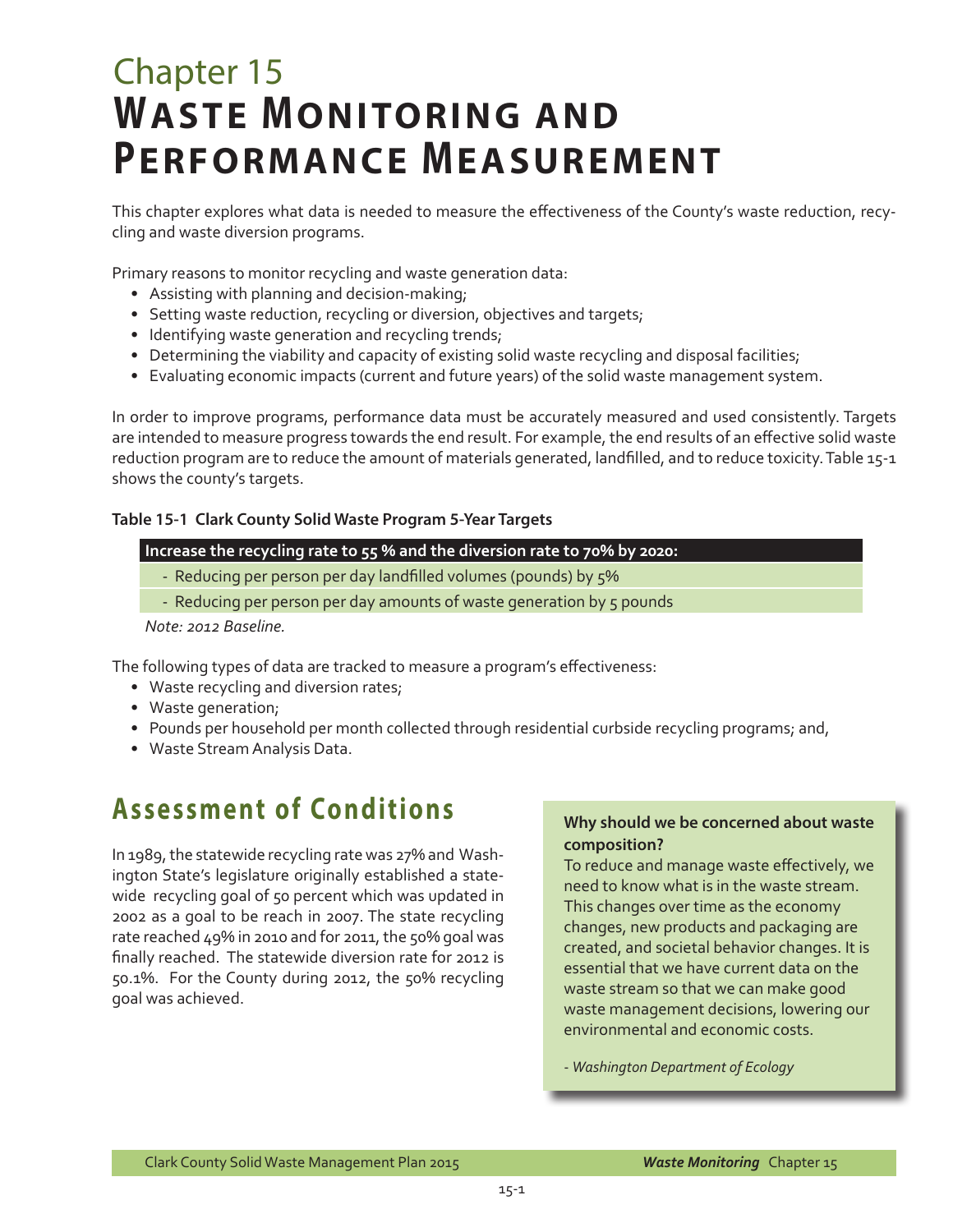## **Waste Recycling and Diversion Rates**

The recycling rate is the percentage of all waste generated by residents and businesses that is re-manufactured and made into new products. Calculating the recycling rate is complicated. It involves collecting garbage and recycling data from a variety of measurable sources. Only those materials re-manufactured into new products are considered to be recycled, according to guidelines established by the Environmental Protection Agency (EPA). The following section shows the calculation of the Clark County waste recycling rate.

| <b>Equation For Calculating the Waste Recycling Rate</b> |                            |  |  |  |  |
|----------------------------------------------------------|----------------------------|--|--|--|--|
| MSW Recycling Rate =                                     | <b>Total MSW Recycled</b>  |  |  |  |  |
|                                                          | <b>Total MSW Generated</b> |  |  |  |  |

*Note:* 

*Total MSW Generated = Total tons Recycled + Total tons Recovered + Total tons Disposed MSW = Municipal Solid Waste (does not include industrial, special and demolition wastes)*

**Recycling Rate (2012) 53.9%= 359,169 tons** 

 **359,169 tons + 75,110 tons + 231,487 tons**

The diversion rate is the percentage of all waste generated by residents and businesses that is recycled and recovered (not made into new products). Examples of waste recovery include: wood and yard wastes, motor oil and hazardous wastes and tires that are burned for fuel, concrete, asphalt and rubble that are crushed and used as aggregate rock substitute; and rendering.

| <b>Equation For Calculating the Waste Diversion Rate</b>      |                                                                                                                                                                                                                                                                                          |  |  |  |  |
|---------------------------------------------------------------|------------------------------------------------------------------------------------------------------------------------------------------------------------------------------------------------------------------------------------------------------------------------------------------|--|--|--|--|
| <b>MSW Diversion Rate =</b>                                   | Total MSW Recycled + Total MSW Recovered                                                                                                                                                                                                                                                 |  |  |  |  |
| <b>Total MSW Generated</b>                                    |                                                                                                                                                                                                                                                                                          |  |  |  |  |
| Note:<br>backyard composting, grasscycling, vermicomposting). | Total MSW Generated = Total tons Recycled + Total tons Recovered + Total tons Disposed<br>MSW = Municipal Solid Waste (does not include industrial, special and demolition wastes)<br>Some on-site or home diversion practices have not been included in the diversion calculation (i.e. |  |  |  |  |

**Diversion Rate (2012) 65.2% = 359,169 tons + 75,110 tons 359,169 tons + 75,110 tons + 231,487 tons**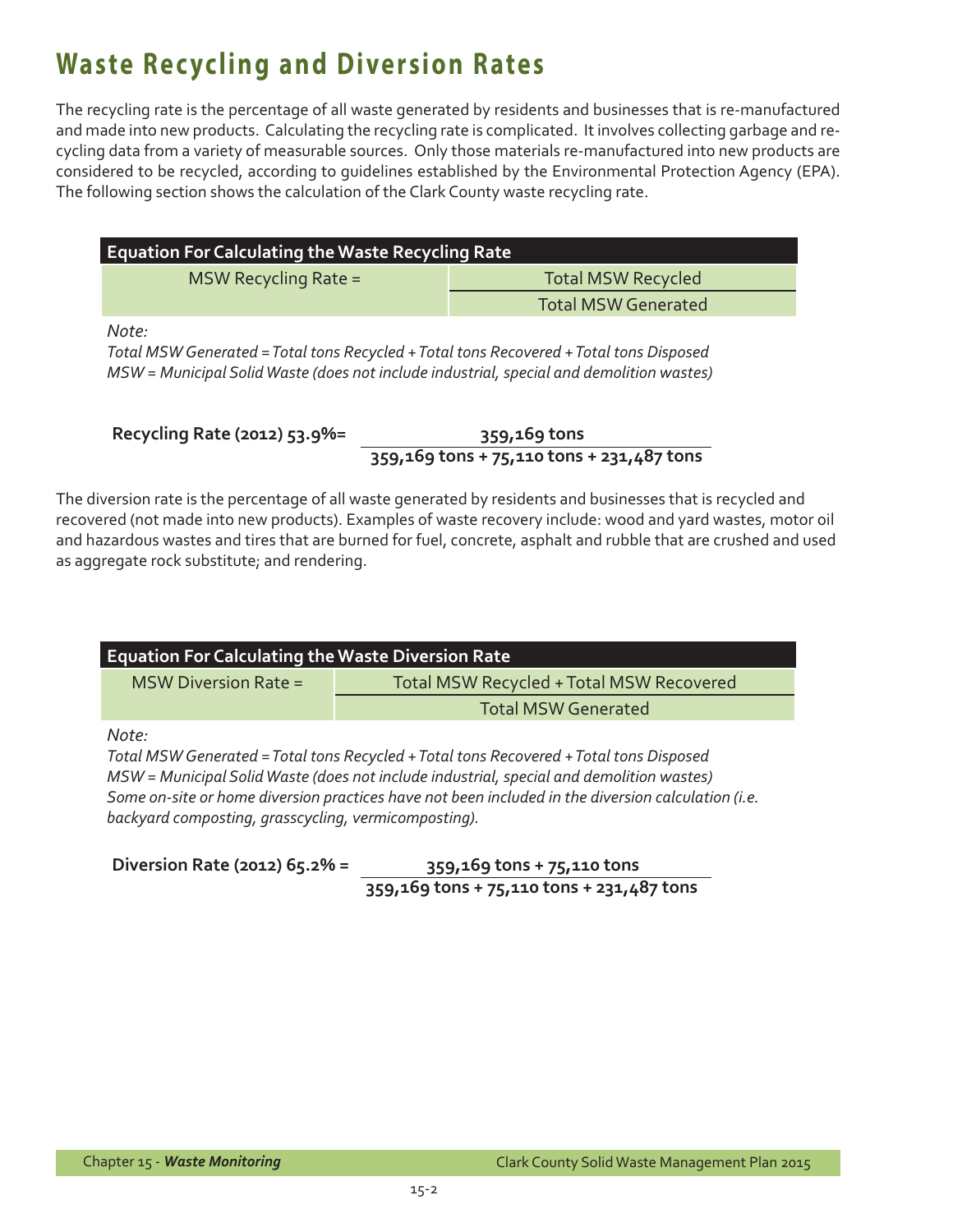#### **Table 15-2 Annual Recycling and Waste Diversion Rates**

| Year | Recycling Rate <sup>1</sup> | <b>Waste Diversion Rate<sup>2</sup></b> |
|------|-----------------------------|-----------------------------------------|
| 2000 | 31%                         | 52%                                     |
| 2001 | 30%                         | 43%                                     |
| 2002 | 30%                         | 43%                                     |
| 2003 | 36%                         | 48%                                     |
| 2004 | 37%                         | 52%                                     |
| 2005 | 38%                         | 55%                                     |
| 2006 | 36%                         | 56%                                     |
| 2007 | 41%                         | 56%                                     |
| 2008 | 44%                         | 53%                                     |
| 2009 | 46%                         | 56%                                     |
| 2010 | 49%                         | 57%                                     |
| 2011 | 50%                         | 64%                                     |
| 2012 | 54%                         | 65%                                     |

#### *Source: Clark County Solid Waste Program*

1 Recycling Rate is percentage of waste generated that is remanufactured into new products.

2 Diversion Rate is percentage of waste generated that is remanufactured into new products and recovered (not made into new products).

Tracking non-residential tonnage (one component included in the above calculations) is challenging, and the following issues must be considered when working with the data:

- non-residential programs are not subject to contractual reporting requirements;
- non-residential waste diversion and recycling is driven by the competitive free market and data is considered proprietary information; and,
- commercial tonnages are often under-reported; some recyclables are transported out of the county and some recycling merely goes unreported, as in the case of retail/wholesale corrugated shipments that go directly back to distributors and unknown recyclers.

The City of Vancouver's Recycling Ordinance, VMC [Chapter 5.62](http://www.cityofvancouver.us/vmc/6930/562001-definitions), establishes licensing procedures for all commercial recyclers operating within the City of Vancouver through which collectors report annual tons collected both in the City and outside the city within Clark County. County solid waste staff work with Vancouver solid waste staff and access state data to determine commercial recycling tonnage estimates within the City of Vancouver and Clark County.



Clark County Solid Waste Management Plan 2015

*Waste Monitoring* Chapter 15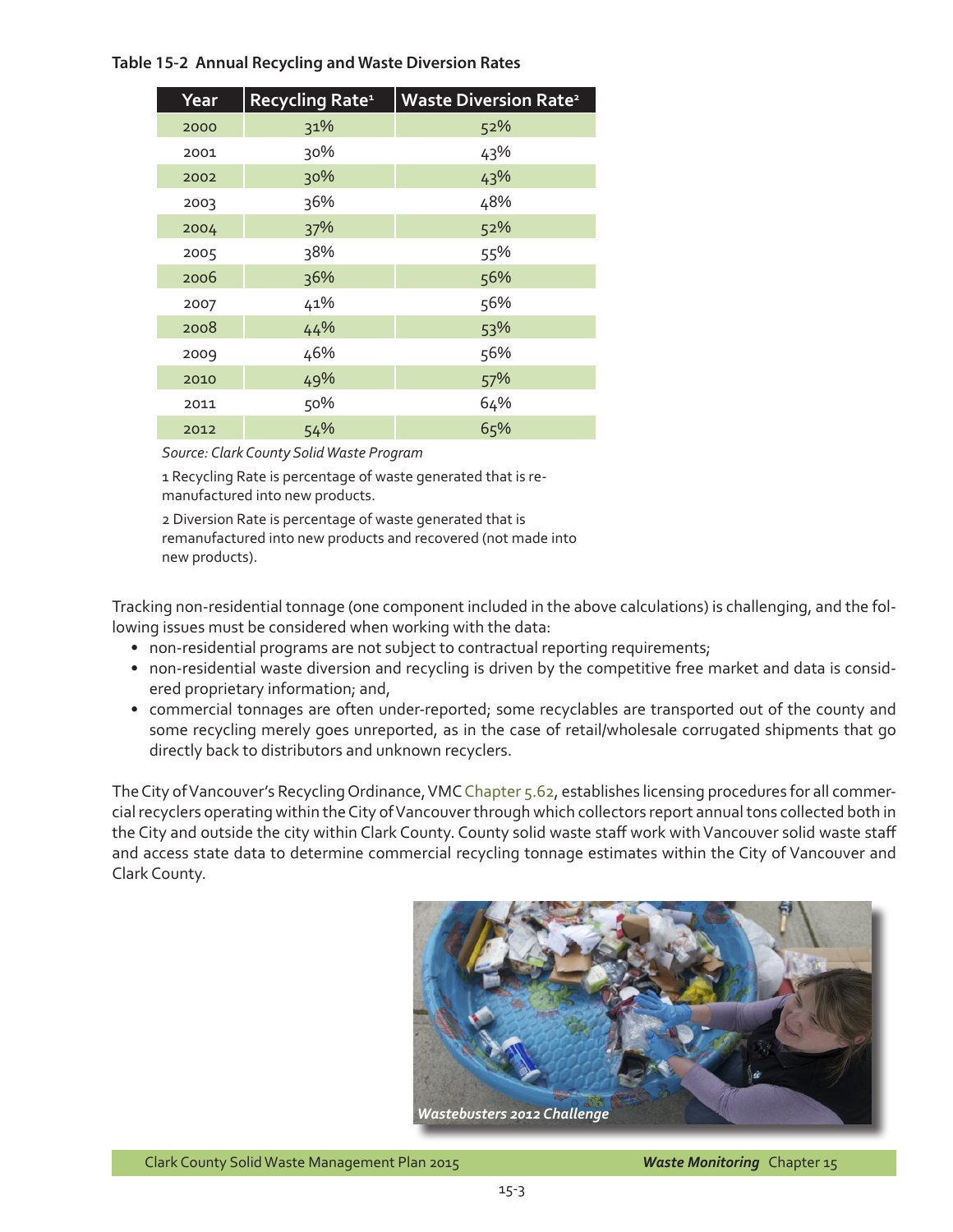### **Waste Generation**

While Washingtonians and Clark County residents are recycling more, we are also generating more waste. We live in a throwaway society but we can, as stated by Washington State's *[Beyond Waste Plan](http://www.ecy.wa.gov/beyondwaste/)*, "transition to a society that views wastes as inefficient uses of resources and believes that most wastes can be eliminated. Eliminating wastes will contribute to environmental, economic and social vitality."

Table 15-3 shows Clark County's pounds of waste per capita generated per day.

|  | Table 15-3 Waste Generation in Clark County |  |  |
|--|---------------------------------------------|--|--|
|  |                                             |  |  |

| Year | <b>Tons</b><br>Landfilled | <b>Tons</b><br><b>Recycled</b> | <b>Tons</b><br>Recovered | <b>Population</b> | Pounds<br>Per Capita<br><b>Disposed</b><br>Per Day | <b>Pounds</b><br>Per Capita<br>Recycled<br>Per Day | <b>Pounds</b><br>Per Capita | Pounds<br><b>Per Capita</b><br><b>Generated</b><br>Per Day |
|------|---------------------------|--------------------------------|--------------------------|-------------------|----------------------------------------------------|----------------------------------------------------|-----------------------------|------------------------------------------------------------|
| 2003 | 235,176                   | 161,295                        | 57,192                   | 379,577           | 3.39                                               | 2.33                                               | 0.83                        | 6.55                                                       |
| 2004 | 251,275                   | 195,451                        | 81,049                   | 383,300           | 3.59                                               | 2.79                                               | 1.16                        | 7.54                                                       |
| 2005 | 265,691                   | 224,099                        | 95,487                   | 391,500           | 3.72                                               | 3.14                                               | 1.34                        | 8.19                                                       |
| 2006 | 277,529                   | 225,930                        | 126,560                  | 403,500           | 3.77                                               | 3.07                                               | 1.72                        | 8.56                                                       |
| 2007 | 273,619                   | 256,105                        | 89,300                   | 415,000           | 3.61                                               | 3.38                                               | 1.18                        | 8.17                                                       |
| 2008 | 254,467                   | 234,245                        | 47,941                   | 424,200           | 3.29                                               | 2.87                                               | 1.02                        | 7.17                                                       |
| 2009 | 231,759                   | 241,814                        | 52,322                   | 432,999           | 2.93                                               | 3.06                                               | 0.66                        | 6.66                                                       |
| 2010 | 227,868                   | 261,052                        | 42,599                   | 425,363           | 2.88                                               | 3.44                                               | 0.41                        | 6.74                                                       |
| 2011 | 228,718                   | 315,918                        | 84.166                   | 428,000           | 2.93                                               | 4.04                                               | 1.06                        | 8.05                                                       |
| 2012 | 231,487                   | 359,169                        | 75,110                   | 431,250           | 2.94                                               | 4.56                                               | 0.95                        | 8.46                                                       |

### **Pounds Recycled Per Household Per Month**

The County measures residential curbside recycling programs by tracking the number of pounds of curbside recyclables collected per household per month. Table 15-4 shows pounds per household per month of recyclables collected in Clark County and the cities who contract separately with Waste Connections for curbside recycling services.

| Year | <b>Urban</b><br>County | <b>Rural</b><br>County | Vancouver | <b>Camas</b> | Washougal | Ridgefield |
|------|------------------------|------------------------|-----------|--------------|-----------|------------|
| 2003 | 65                     | 77                     | 56        | 58           | 60        | n/a        |
| 2004 | 68                     | 73                     | 66        | 60           | 60        | n/a        |
| 2005 | 65                     | 73                     | 59        | 55           | 53        | n/a        |
| 2006 | 59                     | 70                     | 56        | 54           | 49        | 66         |
| 2007 | 56                     | 66                     | 53        | 55           | 49        | 57         |
| 2008 | 53                     | 64                     | 51        | 55           | 47        | 49         |
| 2009 | 56                     | 63                     | 44        | 53           | 47        | 47         |
| 2010 | 58                     | 65                     | 51        | 53           | 60        | 45         |
| 2011 | 58                     | 64                     | 51        | 54           | 60        | 44         |
| 2012 | 58                     | 59                     | 51        | 63           | 61        | 39         |
| 2013 | 55                     | 58                     | 50        | 53           | 58        | 33         |

**Table 15-4 Pounds of Materials Recycled Per Single Family Household Per Month**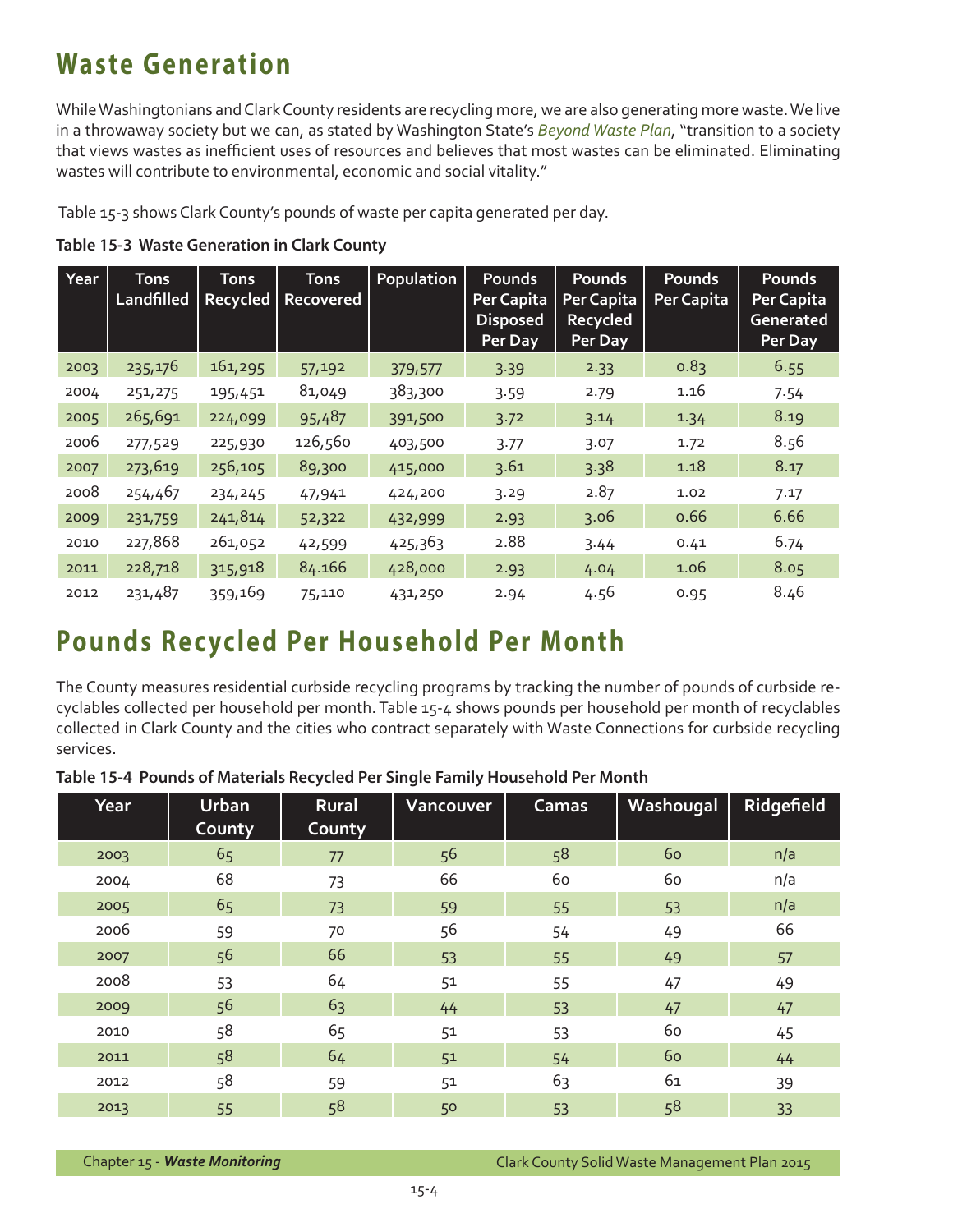### **Waste Stream Analysis Data**

Clark County regularly conducts a waste stream analysis to determine the make-up of the waste that is delivered to the transfer stations for disposal. The most recent waste composition study was done during 2012 (Appendix I). Table 15-5 shows that the county's waste stream still contains significant amounts of potentially recyclable products including: paper, food waste, construction/demolition waste, plastics and metals.

When considered together, yard debris, food wastes and wood waste represent the largest quantity of potentially divertable material – 32.5 percent – still being disposed in the county's waste stream. At 8.4 percent, recyclable paper is second. The volume of wood and other construction waste is another large component of the waste stream. Due to the proximity to Portland, additional amounts of construction demolition wastes are taken outside of the Clark County Solid Waste System for disposal and/or recovery. This information is difficult to track.

It is important to also note that although the percentage of hazardous/special waste in the overall waste stream is small (0.22%), the environmental impact of improper disposal of over a million pounds of this material is great. A detailed analysis of hazardous waste is presented in Chapter 11 on Moderate Risk Waste.

One objective of the waste stream analysis is to provide reliable baseline data that will assist the County in evaluating the effectiveness of existing and future waste reduction, recycling and recovery programs. In addition, monitoring helps determine the actual recycling and waste reduction rate in Clark County. Waste stream analyses have been conducted for 1993, 1996, 1999,2003,2008 and 2012.

| <b>Category</b>                                                              | 2012     | 2008  | 2003  | 1999  | 1995  | 1993  |  |
|------------------------------------------------------------------------------|----------|-------|-------|-------|-------|-------|--|
| Paper                                                                        | 14.6%    | 18.3% | 19.2% | 21.8% | 23.3% | 26.1% |  |
| Newspaper                                                                    | 0.6%     | 1.0%  | 1.6%  | 2.1%  | 2.0%  | 1.8%  |  |
| Cardboard                                                                    | 3.1%     | 4.7%  | 4.0%  | 4.7%  | 5.3%  | 4.7%  |  |
| <b>Mixed Waste Paper</b>                                                     | 4.5%     | 6.1%  | 7.0%  | 6.4%  | 8.0%  | 8.8%  |  |
| All Other Paper                                                              | 6.4%     | 6.5%  | 6.6%  | 8.6%  | 8.0%  | 10.8% |  |
| Plastic                                                                      | 13.7%    | 13.2% | 11.5% | 12.9% | 11.6% | 10.4% |  |
| <b>Metal</b>                                                                 | 6.0%     | 6.8%  | 7.1%  | 7.2%  | 6.6%  | 6.1%  |  |
| <b>Aluminum Cans</b>                                                         | 0.3%     | 0.3%  | 0.3%  | 0.4%  | 0.4%  | 0.4%  |  |
| <b>Ferrous Materials</b>                                                     | 1.4%     | 2.8%  | 3.1%  | 2.1%  | 2.4%  | 2.1%  |  |
| <b>Non-Ferrous Metals</b>                                                    | 0.5%     | 0.3%  | 0.2%  | 0.2%  | 0.3%  | 0.2%  |  |
| All Other Metals                                                             | 3.8%     | 3.4%  | 3.5%  | 4.5%  | 3.5%  | 3.4%  |  |
| Organic                                                                      | 22.7%    | 17.7% | 19.1% | 17.8% | 16.0% | 17.9% |  |
| <b>Food Scraps</b>                                                           | 20.4%    | 16.3% | 15.3% | 14.5% | 11.9% | 12.1% |  |
| <b>Yard Debris</b>                                                           | 2.3%     | 1.5%  | 3.8%  | 3.3%  | 4.1%  | 5.8%  |  |
| <b>Glass</b>                                                                 | 2.5%     | 2.8%  | 3.2%  | 3.2%  | 2.7%  | 2.7%  |  |
| <b>Clear Bottles</b>                                                         | 0.9%     | 1.1%  | 1.5%  | 1.5%  | 1.4%  | 1.4%  |  |
| <b>Brown Bottles</b>                                                         | 0.5%     | 0.5%  | 0.7%  | 0.7%  | 0.4%  | 0.4%  |  |
| <b>Green Bottles</b>                                                         | 0.4%     | 0.3%  | 0.4%  | 0.4%  | 0.4%  | 0.3%  |  |
| Non-Recyclable Glass                                                         | 0.8%     | 0.9%  | 0.5%  | 0.5%  | 0.5%  | 0.6%  |  |
| Wood, CD                                                                     | $19.2\%$ | 15.1% | 18.2% | 15.9% | 18.3% | 18.9% |  |
| Wood                                                                         | 9.8%     | 9.7%  | 10.4% | 8.5%  | 9.4%  | 10.5% |  |
| Construction/Demolition                                                      | 9.4%     | 5.4%  | 7.8%  | 7.4%  | 8.9%  | 8.4%  |  |
| <b>Remaining Waste</b>                                                       | 21.3%    | 26.1% | 21.7% | 21.2% | 21.5% | 17.9% |  |
| Clark County Solid Waste Management Plan 2015<br>Waste Monitoring Chapter 15 |          |       |       |       |       |       |  |

**Table 15-5 Waste Stream Analysis Data (What's Still Being Thrown Away)** *(Note: most recent data on left)*